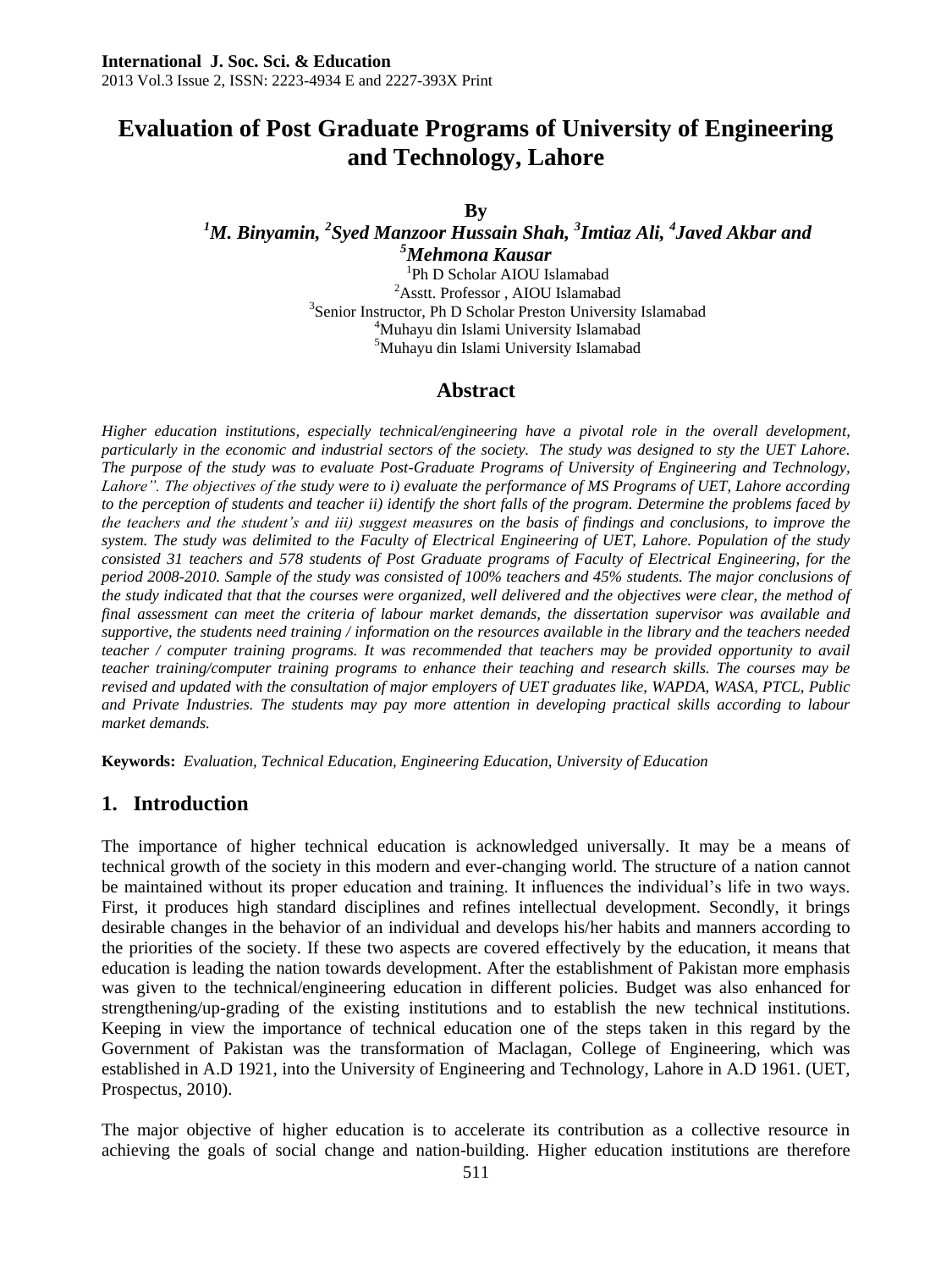expected to cater the imperatives of total human development and uplift of the quality of life of people in the country. Resources are always limited to meet the unlimited needs and to cope with this critical situation, all over the world. Modern and intelligent nations have devised some techniques and strategies to run the industrial, business or educational programs, which save their resources considerably increasing the efficiency of institutions. And they are satisfying more and more needs of their societies with these saved resources making the programs cost effective. These effective result oriented strategies are named "evaluations."

There is neither dogmatic definition of evaluation, nor any single strategy which could cause miracles happen. The decision for adopting the right type of approach about evaluation of any program, however, depends on the type of program, situation and the intended objectives desired from the program. According to Sarfraz (2001, p.3),

Evaluation is about judgments, as the word suggests, seeing the value, lack of value, in educational programs. These judgments do not necessarily mean that there is no value. One of the tricks of evaluation is to isolate the negative and positive aspects of value judgments. Develop the aspects that are seen as having some value and work on improving or eliminating those aspects that are judged to be of little value. The objective of evaluation of any program is to make them able, those who provide or administer services, determine what to offer and how well they are offering those services. In addition, evaluation in education can identify program effects, helping staff and others to find out whether their programs have an impact on participants' knowledge or attitudes.

For the improvement of educational objectives, almost all the institutions perform some activities to know the level of their achievements, like the tests and examinations for the assessment of students' knowledge. The technique and standard of corrective actions, on the basis of data collected, makes the evaluation effective and result oriented.

At the time of emergence of Pakistan it had very poor infrastructure, almost, in all sectors of the country. Education was inherited from the colonial rulers, who intentionally devised the education system, of that time, to keep the people of Subcontinent backward, to exploit and to convert them into educated slaves. At the very time of independence it was the need of the hour to give proper consideration to the education of our people. Keeping in view the importance of education, many efforts were made to provide a definite direction to this great cause in Pakistan. Because of this, Quaid-i- Azam laid down a set of objectives to provide a road map to all education endeavors in the country. He said in his message to Pakistan Education Conference at Karachi on  $27<sup>th</sup>$  Nov.1947 that:

We know the importance of education and the right type of education cannot be over emphasized. Under foreign rule, for over a century, sufficient attention has not been paid to the education of our people and if we are to make real, speedy and substantial progress we must earnestly tackle this question and bring our national policy and program on the lines suited to the genius of our people, in consonance with our history and culture and having regard to the modern conditions and vast developments that have taken place all over the world.

#### *Importance of Higher Technical/Vocational Education in Pakistan*

Education is widely accepted as one of the leading instrument for promoting economic development. But what level of education that contributes most to development whether, primary, secondary, or higher education? Knowledge-based competition within a globalizing economy is prompting a fresh consideration of the role of higher education in economic development and growth. Previously it was often viewed as an expensive and inefficient public service that largely benefited the wealthy and privileged ones of the society but now it is understood to make a necessary contribution, in concert with other factors, to the success of national efforts to boost productivity, competitiveness and economic growth. Viewed from this perspective, higher education ceases to contend with primary and secondary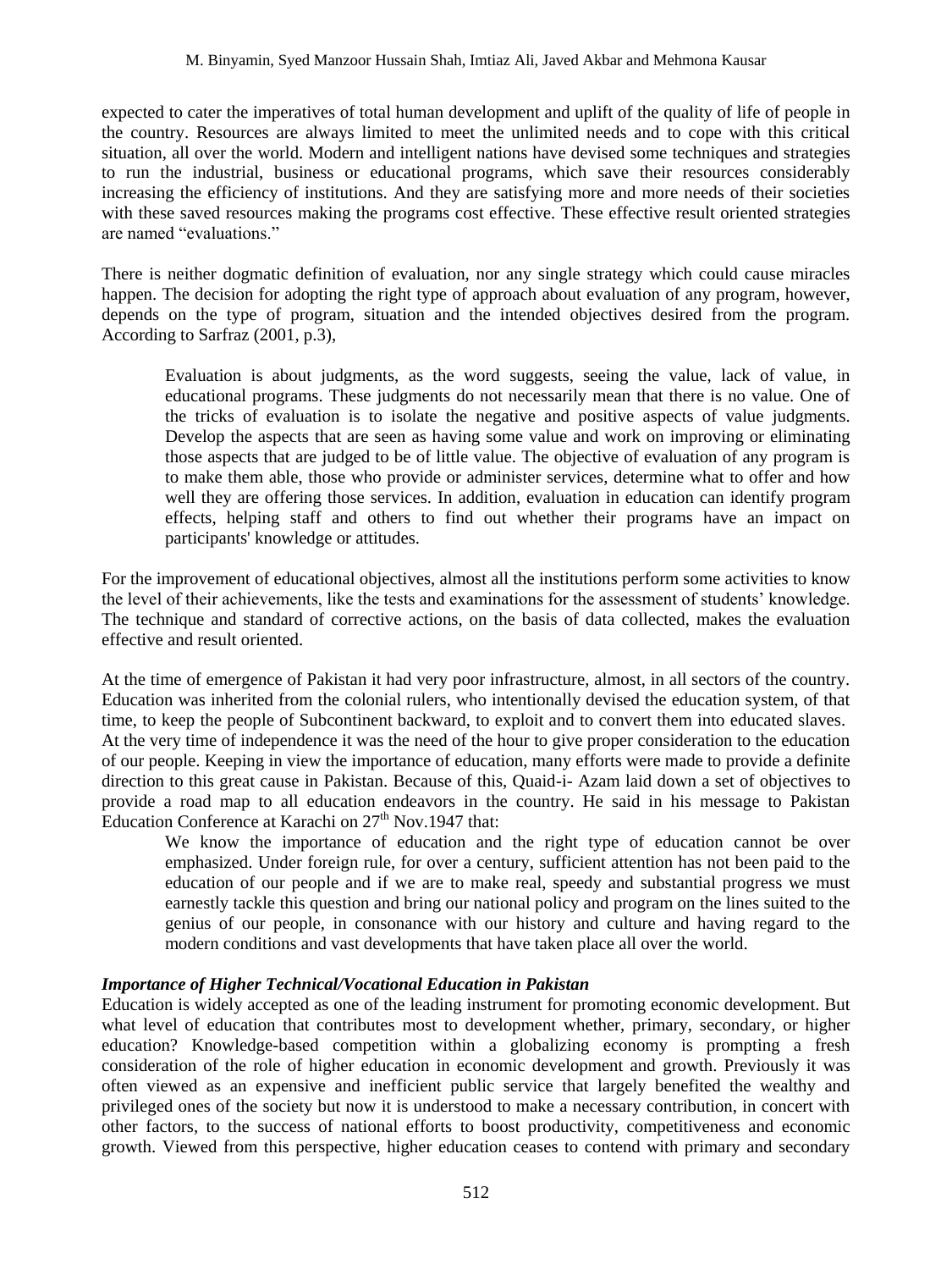education for policy attention. Instead, it becomes an essential complement to educational efforts at other levels, as well as to national initiatives to boost innovation and performance across economic sectors. Recent evidence suggests higher education is a determinant and a result of income too, which can produce public and private benefits. Higher education may create greater tax revenue, increase savings and investment, and lead to a more entrepreneurial and civic society. It can also improve a nation's health, contribute to reduce population growth, improve technology, and strengthen governance and decreases level of poverty if not finishes it completely.

Modern civilization is dominated by science and scientific developments. As a result of it, specialization in certain branches and industrialization has become the most important aspect of scientific development. It is because of this reason that technical education has been in demand.

The fast and huge transformations due to globalization and information technology are creating great impacts on the future of nearly every society, community, institution and individual in different parts of the world. To meet the challenges of ever advancing and changing world the promotion of higher technical education is inevitable. Higher education is an important from of investment in human capital development. In fact, it can be regarded as a high level or a specialized form of human capital, contribution of which to economic development is very significant. It is rightly regarded as the "engine of development in the modern world economy".

## **2. Evaluation**

The most important challenge is not just to guarantee the expansion of education, but also to improve its quality and to link education to society's needs and development goals. The main objective of Higher Education institutions in Pakistan is to develop teachers, researchers, administrators and highly skilled manpower. The great relevance and high costs of this objective make it indispensable that higher education institutions conceive to what degree they are fulfilling their responsibilities for this great cause. To make the programs more and more effective and result oriented there is dire need to have the support of timely evaluation practices to make useful interventions, to take corrective actions and right decisions. The discipline and profession of evaluation is growing by leaps and bounds. Societies all around the globe seem to be embracing the values of accountability, professionalism, and evidence-based practice, and are commissioning evaluations of all shapes and sizes.

In addition, evaluation of any program is to make them able, those who provide or administer services, determine what to offer and how well they are offering those services. Evaluation in education can identify program effects, helping staff and others to find out whether their programs have an impact on participants' knowledge or attitudes. St. Leger and Walsworth-Bell (as cited in Reeve, & Peerbhoy, 2007, p. 122) have defined evaluation as, "the critical assessment, in as objective a manner as possible of the degree to which a service or its component parts fulfill stated goals" The focus of this definition is on attaining objective knowledge, and scientifically or quantitatively measuring predetermined and external concepts.

## *Types of Evaluation*

There are many types of evaluations which are equally important depending on the situation and type of program. Some important types of evaluations are effective for educational programs and activities are given as under:

### *Process Evaluation*

Process Evaluations may be described as an assessment of materials and activities while these are in process. Examination of materials is likely to occur while programs are being developed, as a check on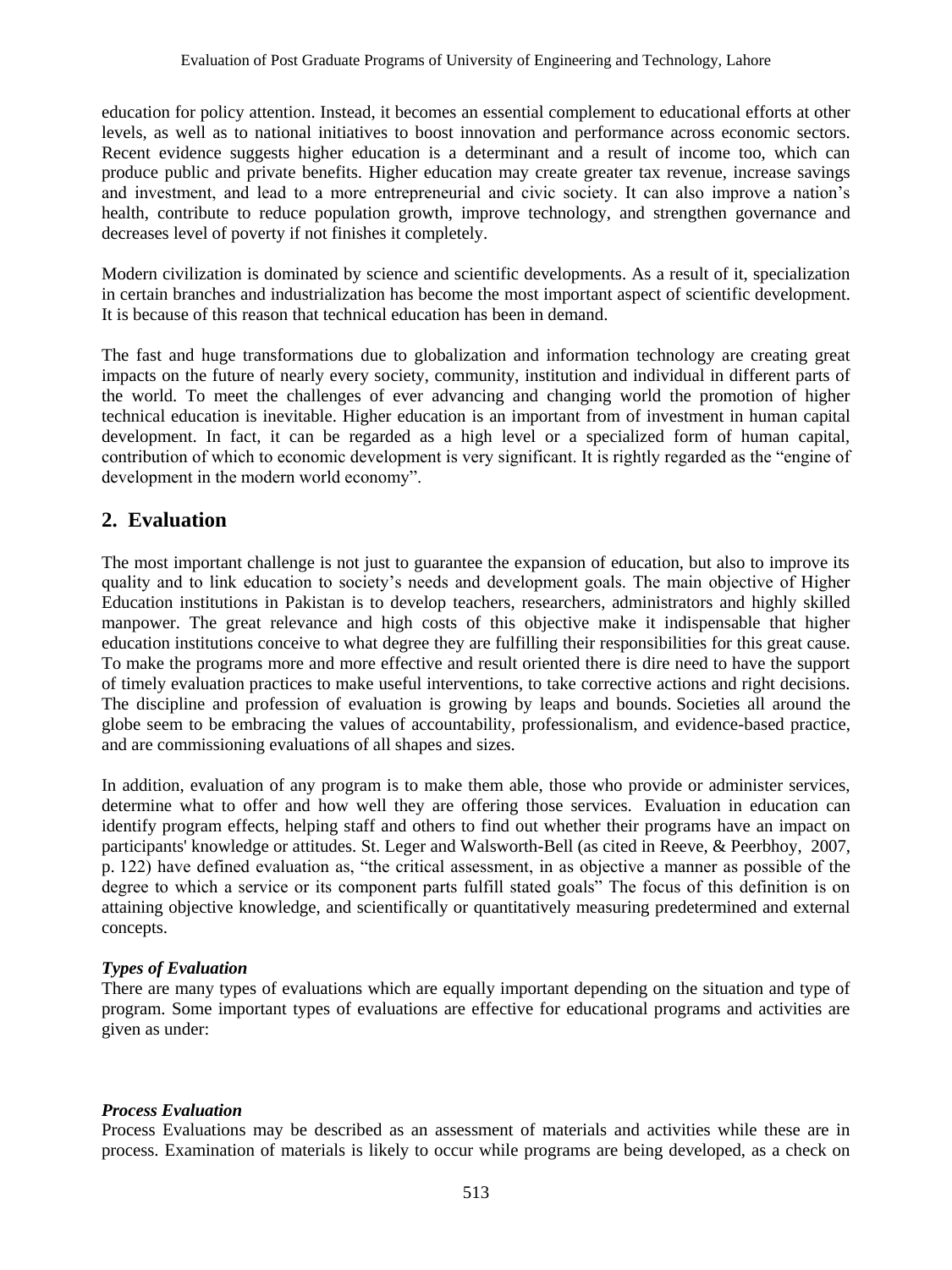the appropriateness of the approach and procedures that will be used in the program. For example, program staff might systematically review the units in a curriculum to determine whether they adequately address all of the behaviors the program seeks to influence. A program administrator might observe teachers using the program and write a descriptive account of how students respond, and then provide feedback to instructors. Examining the implementation of program activities is an important from of process evaluation.

#### *Outcome Evaluation*

Outcome evaluation assesses program achievements and effects. Outcome evaluations study the immediate or direct effects of the program on participants. This type of evaluation is not unlike what happens when a teacher administers a test before and after units to make sure the students have learned the material. The scope of an outcome evaluation can extend beyond knowledge or attitudes, however, to examine the immediate behavioral effects of programs.

#### *Impact Evaluation*

Impact Evaluations look beyond the immediate results of policies, instructions, or services to identify longer-term as well as unintended program effects. It may also examine what happens when several programs operate in unison. For example, an impact evaluation might examine whether a program's immediate positive effects on behavior were sustained over time. Regardless of the kind of evaluation, all evaluations use data collected in a systematic manner. These data may be quantitative such as counts of program participants, amounts of counseling or other services received, or incidence of a specific behavior. They also may be qualitative such as descriptions of what transpired at a series of counseling sessions or an expert's best judgment of the age-appropriateness of a skills training curriculum. Successful evaluations often blend quantitative and qualitative data collection, the choice of which to use, should be made with an understanding that there is usually more than one way to answer any given question.

## **3. Engineering Education in Pakistan**

It is a fact that engineering/technical education is the need of the day and, it not only gives more return than general education but also plays a vital role in the socio- economic development of the country. The examples of Japan, China and other developed countries can be viewed in this perspective. Engineering education in Pakistan is not being given due importance in relation to the new technical advances in the world and challenging demands of the labour market*.* Seema Ansari and S. Fariha Hasnain describe in their study, "Support and Quality of Engineering Education in Pakistan", concluded that the rapid changes in the engineering education worldwide require that, engineering education in Pakistan be paid more attention from government quarters to justify its importance to the nation. Educational institutions alone cannot surmount all the challenges, like sustaining engineering workforce, defining educational outcomes for a new breed of engineers, revamping engineering education and funding the necessary changes. Industry, government, and educational institutions must work together to prepare tomorrow's engineers. Of the 126 universities established in Pakistan since the nation was founded, only 30-35 offer engineering with limited seats. Thus the country has been unable to produce the needed manpower for its development. Furthermore, the meager national investment in engineering education requires more efforts for improvement. ( [www.pafkiet.edu.pk/LinkClick.aspx?fileticket.](http://www.pafkiet.edu.pk/LinkClick.aspx?fileticket))

The University of Engineering and Technology, Lahore is the oldest university of the engineering sector in Pakistan. This university has produced a lot of engineering graduates who are fulfilling technical man power demands in the country and abroad. Brief picture of this university is given on the following pages.

#### *UET, Lahore*

Though this institution received its charter as a University in the year 1961, it has a much longer history as a distinguished seat of learning in the engineering sciences. It started its career in 1921 as the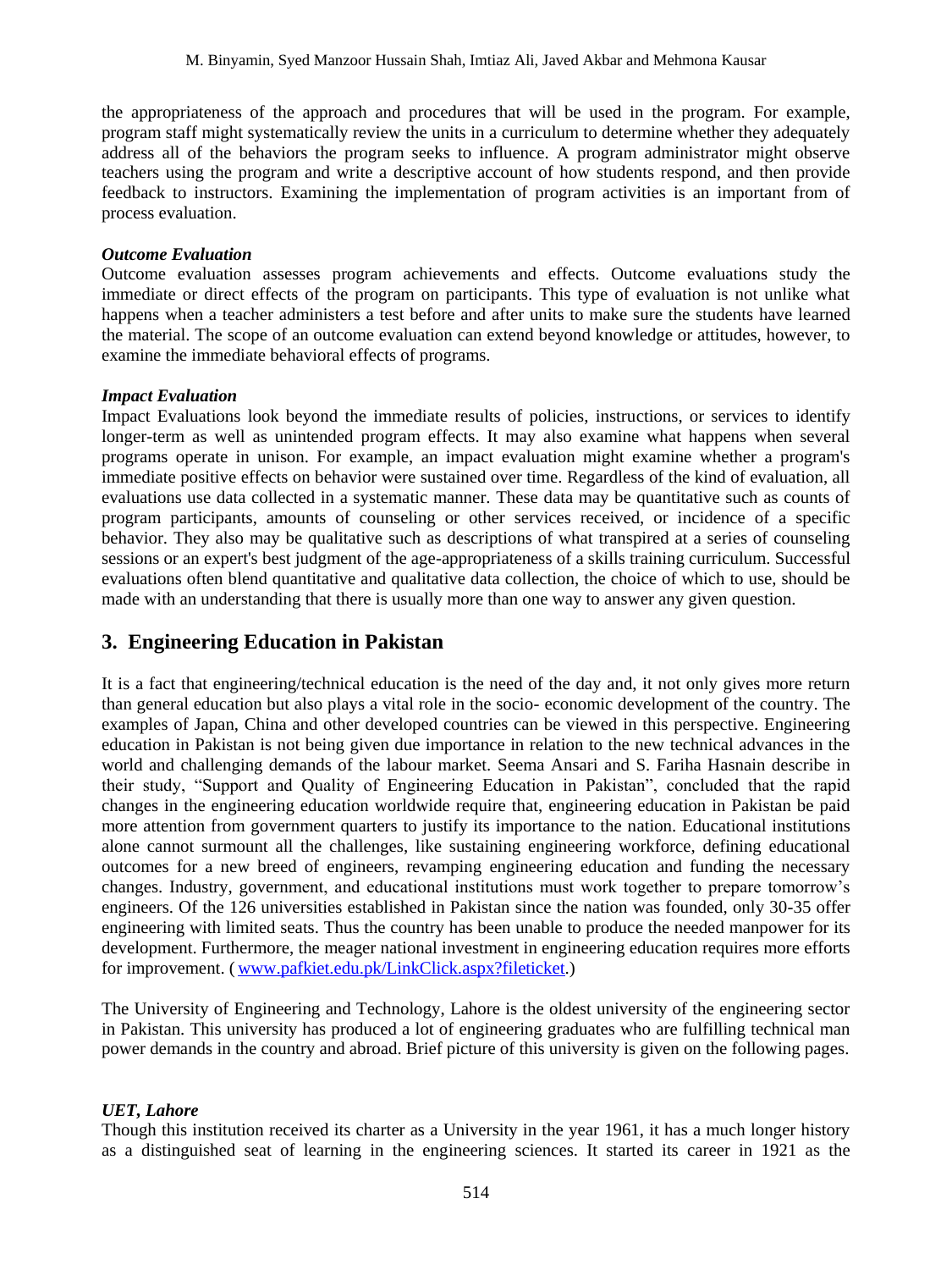Mughalpura Technical College, deriving its name from the famous suburb of the old city of Lahore, richly dotted with architectural heritage of the great Mughals including the magnificent Shalimar Gardens. Its more familiar name of the pre-University college, was given to it in 1923 when Sir Edwards Maclagan, the then Governor of the Punjab, laid the foundation stone of the building, now called the Main Block, which still retains its majesty in spite of the wear and tear of over eight decades. At that stage the institution offered courses of study in two disciplines, namely Electrical and Mechanical Engineering. These courses, though known for their excellence, did not lead to a University degree.

The year 1932 was a major milestone in the evolution of this institution when it was affiliated with the University of the Punjab for award of a Bachelor's Degree in Engineering. At the dawn of Independence in 1947, it had well-established B.Sc. Degree courses in civil, electrical and mechanical engineering and the quality of its scholastic standards won it a place of prestige throughout the British India. In 1954, it started a Bachelor's Degree course in Mining Engineering, the first-ever of its kind in the country. But its massive expansion and development commenced in 1961 on its transformation into a University. It set for itself a variety of goals, but the first priority was to start teaching of those disciplines which were crucial for national development but were not catered for by any institution in the country. Accordingly, in the sixties, Bachelor's degree courses were started in Chemical Engineering, Petroleum and Gas Engineering Metallurgical Engineering, Architecture and City & Regional Planning. (UET Doc, 2012)

Later on, the University concentrated its energies and resources on developing its postgraduate programmes. By 1970s it had established over a core of Master's Degree Courses in diverse specializations of engineering, architecture, planning and allied disciplines. Ph.D. degree programme was also initiated in a number of disciplines. The process of consolidating and strengthening them continued to be a major concern of the University, with phenomenal increase in students' enrolment in seventies. Consequently the University College of Engineering, Taxila was established in 1975. For three years it functioned at Sahiwal and was shifted to its campus at Taxila in 1978. This College has now been upgraded to University of Engineering and Technology, Taxila.

Establishing traditions of research in the engineering and allied disciplines has been a major goal of the University. With this end in view, the University established a Directorate of Research Extension and Advisory Services which strives for the promotion and organization of research activities. Since the inception of the University, there has been a massive rise in students' enrollment. From a total enrollment of 447 in 1961, the figure has now (in 2012) gone up to about 9804. Over 1900 students are pursuing postgraduate studies. The number of female students enrolled for different disciplines is ever on the increase and is 1364 at present. The number of foreign students coming from countries, like Iran, Jordan, Kuwait, Kenya, Nepal, Suadi Arabia, Iraq, Bangladesh and Sri Lanka is over 250 which gives the University Campus a cosmopolitan character.

## *Faculties of UET, Lahore*

The teaching departments of the University are grouped into the following six faculties:-

- Faculty of Electrical Engineering
- Faculty of Mechanical Engineering
- Faculty of Civil Engineering
- Faculty of Architecture & Planning
- Faculty of Chemical, Mineral & Metallurgical Engineering
- Faculty of Natural Sciences, Humanities and Islamic Studies

23 Teaching Departments are working under the above faculties by offering 19 Under Graduate and 55 Post Graduate Programs.

## **The Campuses and Affiliated/Constituent Colleges**

## **(i) Campuses**

- KSK Campus, Kala Shah Kaku, Lahore
- FSD Campus, Faisal Abad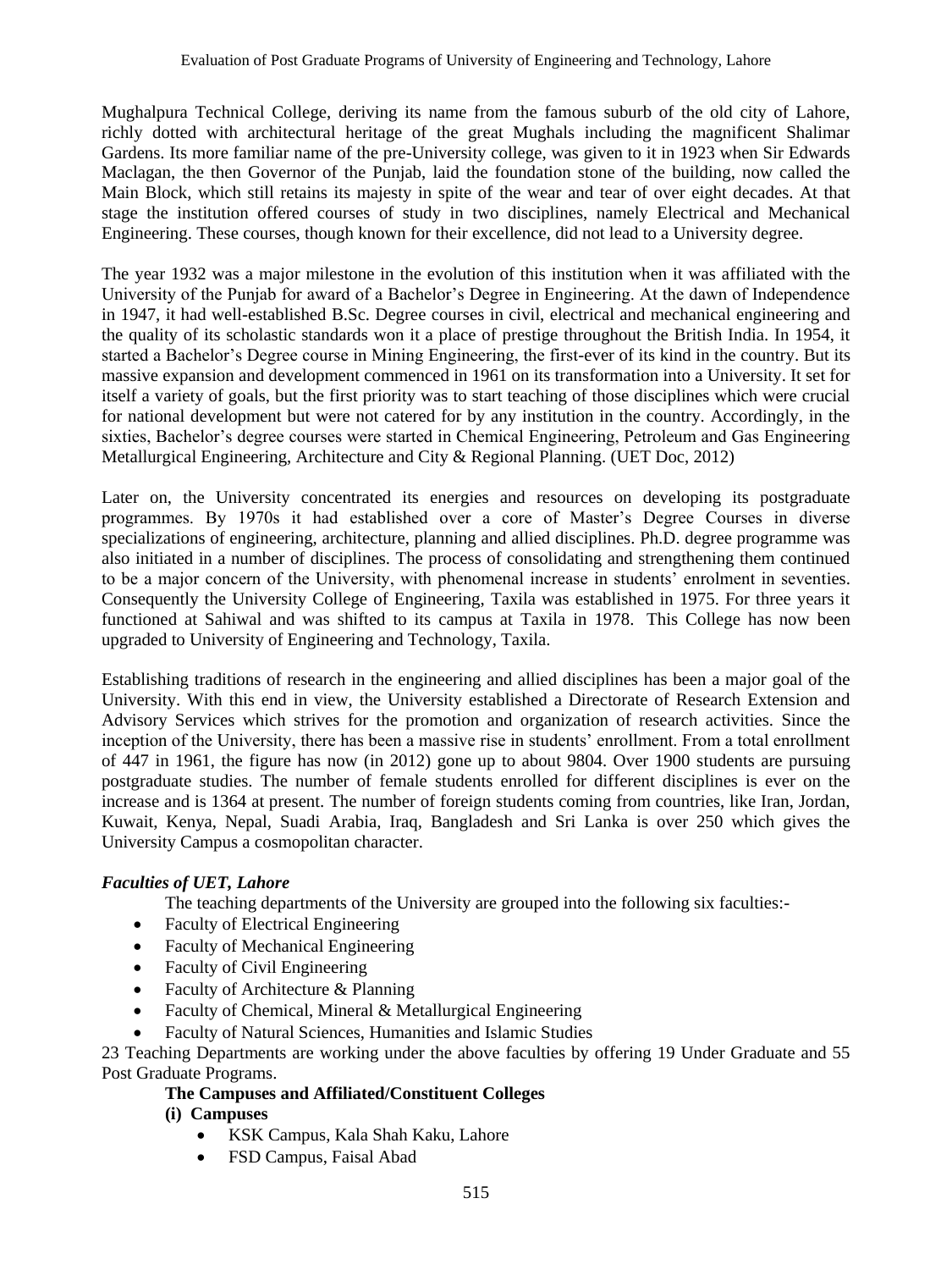• RCET ,Gujranwala(constituent college)

### **(ii) Affiliated Colleges**

- Institute of Space Science Technology, Islamabad
- Himat-e-Islam Khwateen Degree College, Lahore
- Garrison Science Degree College for Boys Lahore
- Garrison Science Degree College for Girls, Lahore
- NFC Institute of Engg. and Fertilizer Research, Faisalabad
- Government College of Technology, Lahore
- Government College of Technology, Faisalabad
- Government College of Technology, Bahawalpur
- Government College of Technology, Rasul

#### *Achievements of the UET from 2000-2010*

The University of Engineering and Technology, Lahore is a public institution imparting technical education to meet the requirements of technical manpower of public and private industry. A brief summary of the University with its remarkable developments/achievements during the period 2000-2010 is given as under:

#### i. **Faculty Strength**

In the year 2000 there were 281 faculty members including 81 Ph.Ds. Today the faculty strength has increased to 774, inclusive of 127 Ph.Ds. so as to maintain the requisite student-teacher ratio. The detail of faculty strength is as under:-

| <b>Faculty</b>             | Main<br>Campus | <b>KSK</b><br><b>Campus</b> | <b>FSD</b><br>Campus | RCET,<br><b>GRW</b> | <b>Total</b>            |
|----------------------------|----------------|-----------------------------|----------------------|---------------------|-------------------------|
| Professor                  | 76             |                             |                      |                     | 87                      |
| <b>Associate Professor</b> | 40             |                             |                      |                     | 42                      |
| <b>Assistant Professor</b> | 114            |                             |                      |                     | 116                     |
| Lecturer                   | 376            | 49                          | 52                   | 52                  | 529                     |
| Total                      | 606            | 57                          | 56                   | 55                  | 774 Including 127 Ph.Ds |

## *Faculty on Higher Education Abroad*

Presently 172 faculty members are undergoing Ph.D programme in foreign Universities and 37 are pursuing Ph.D. in local universities (Total 209). The detail is as under:-

| <b>Scheme</b>                                  |               | KSK             | <b>FSD</b> | RCET,      | <b>Total</b> |
|------------------------------------------------|---------------|-----------------|------------|------------|--------------|
|                                                | <b>Campus</b> | Campus   Campus |            | <b>GRW</b> |              |
| University's Faculty Development Program (FDP) | 84            | 14              |            |            |              |
| Other Scholarships                             | 79            |                 | 03         | 01         | 94           |
| Total                                          | 163           | 25              |            | 08         | 209          |

#### *Student Enrolment and Programs Offered*

| $\cdot$<br><b>Student</b><br><b>Enrolment</b><br>and<br><b>Programs</b><br><b>Offered</b> | 2000           | 2010          |
|-------------------------------------------------------------------------------------------|----------------|---------------|
| M.Sc. Programmes offered                                                                  | 30             | 55            |
| M.Sc. Enrolment                                                                           | 516            | 1778          |
| Ph.D. Enrolment                                                                           | Nil            | 200           |
| Ph.D. Produced                                                                            | 04 before 2000 | 39 after 2000 |

#### *External Linkages*

The University has developed its linkages to some of the foreign international Universities of high repute to extend the cooperation for research and the exchange of faculty and students. Also the University has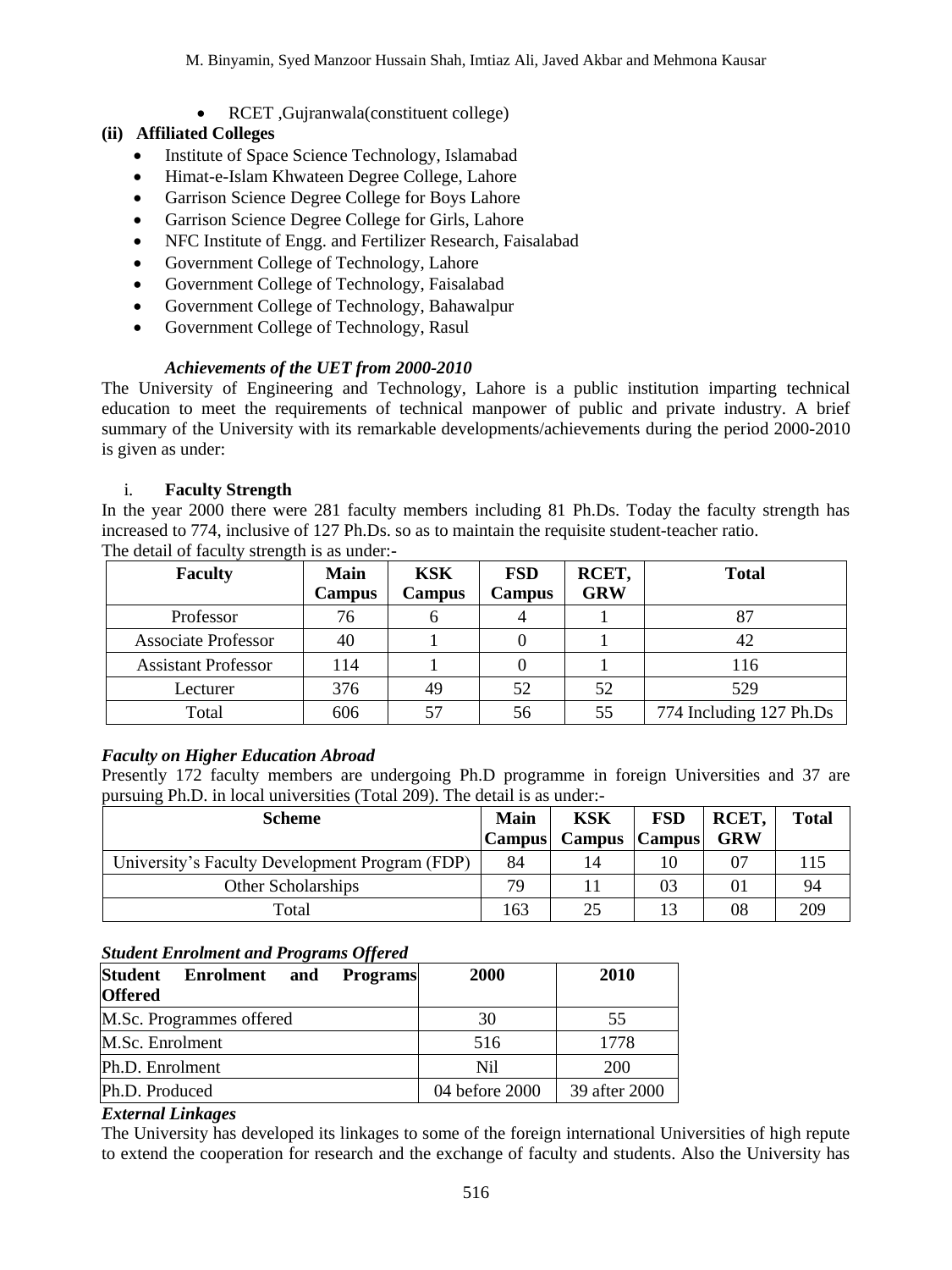developed its linkages with national and international industries to provide them consultancy services and for getting their cooperation to provide internship facilities to the students of the University.

#### *International Linkages*

UET has Linkages with a number of universities worldwide with different types of cooperation agreements as indicated before the name of university in the table given below.

| S# | <b>University</b>                                                        | Country    | <b>Scope</b>                                                   |  |  |  |  |  |
|----|--------------------------------------------------------------------------|------------|----------------------------------------------------------------|--|--|--|--|--|
| 1) | Michigan Technology University                                           | USA.       | <b>Exchange of Faculty and Students</b>                        |  |  |  |  |  |
| 2) | University of South Carolina                                             | <b>USA</b> |                                                                |  |  |  |  |  |
| 3) | Queen Mary University of London                                          | UK         |                                                                |  |  |  |  |  |
| 4) | University of Bedfordshire                                               | UK         |                                                                |  |  |  |  |  |
| 5) | University of Manchester Institute of Science<br>and Technology (UMIST)  | UK         |                                                                |  |  |  |  |  |
| 6) | University of Manchester (Faculty of<br>Engineering & Physical Sciences) | UK         | Research & Development<br>Projects                             |  |  |  |  |  |
| 7) | Anhalt University of Applied Sciences in<br>Berburg/Dessu/Kothen         | Germany    | Exchange of Faculty / Students<br>Admissions & Credit Transfer |  |  |  |  |  |
| 8) | Wuerzburg-Schweinfurt University of Applied<br>Sciences                  | Germany    | Joint Conferences, Workshops<br>& Seminars                     |  |  |  |  |  |
|    | 9) Brandenburg Technology University BTU-<br>Cottbuss                    | Germany    |                                                                |  |  |  |  |  |
|    | 10) Najing University China                                              | China      | Exchange of                                                    |  |  |  |  |  |
|    | 11) Asian Institute of Technology Bangkok                                | Thailand   | Faculty and                                                    |  |  |  |  |  |
|    | 12) University Kebangsaan Malaysia (UKM)                                 | Malaysia   | <b>Students</b>                                                |  |  |  |  |  |
|    | 13) The University of Aden, Yemen                                        | Yemen      |                                                                |  |  |  |  |  |
|    | 14) University of Regina                                                 | Canada     |                                                                |  |  |  |  |  |
|    | 15) HONAM University, Gwangju                                            | Korea      |                                                                |  |  |  |  |  |

- a. International Linkages in Progress
	- Florida Atlantic University, USA.
	- Purdue University, USA.
	- University of North Carolina- Charlotte, USA.
	- University of Newcastle- Tyne, U.K.
	- King Fahad University of Petroleum & Minerals, Saudi Arabia
- b. Existing Linkages with Industry
	- Huawei Technologies China
	- China Mobile Pakistan (Zong) Limited
	- Alternative Energy Development Board
	- Lahore Chamber of Commerce & Industry
	- All Pakistan Textile Mills Association (APTMA)
	- M/s Synthetic Products Enterprises (Pvt.) Ltd.
	- M/s Saddaullah Khan & Brothers
	- OGDCL Islamabad
	- Schlumberger Seaco Inc. (SLB)
	- Chartered Institute of Logistics and Transport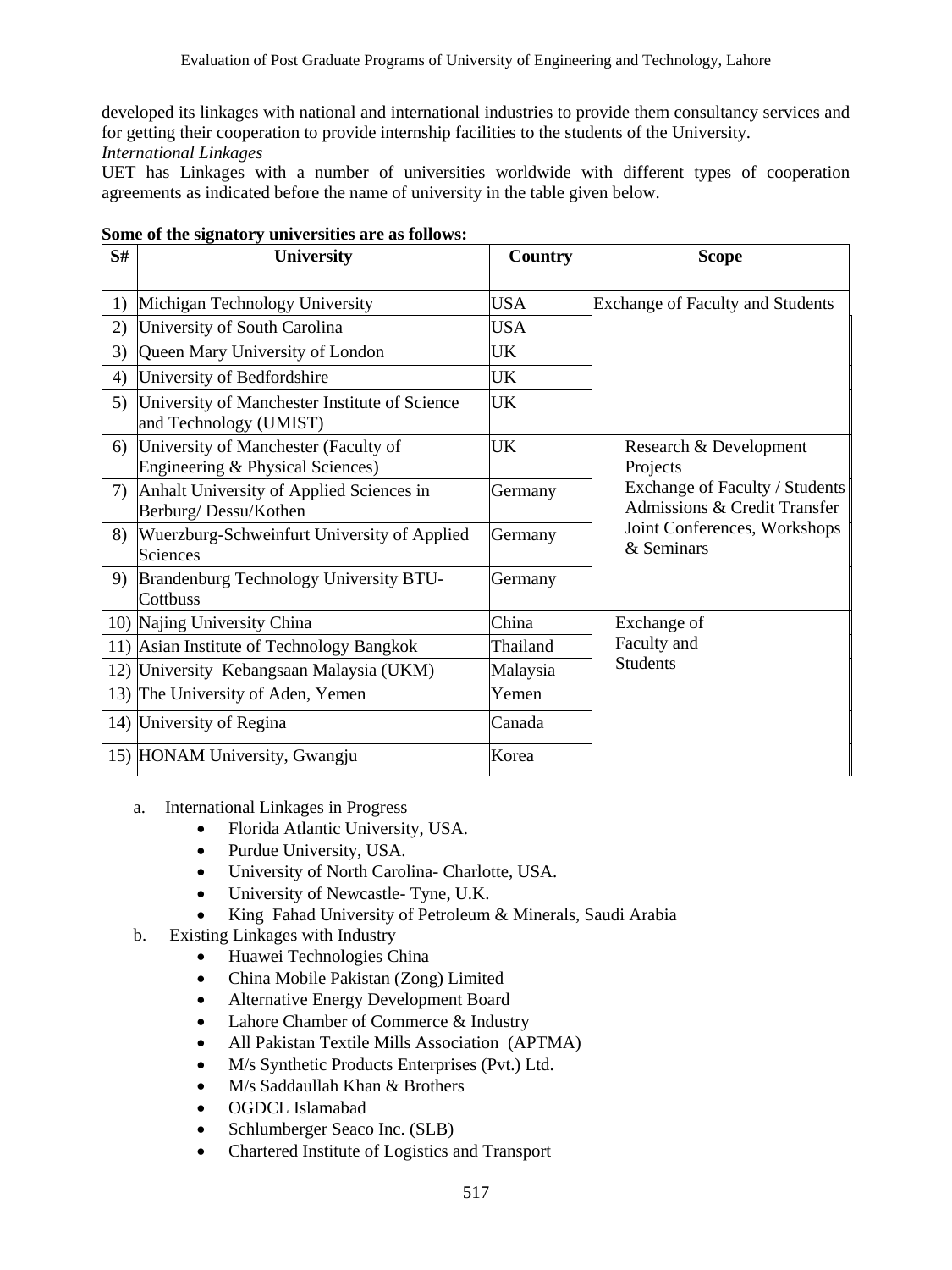From the above information it is obvious that the University has made a considerable improvement, during the last decade for increasing the enrolment of students, developing highly qualified faculty, developing number and type of courses offered, developing its cooperation linkages with international universities and national/international industries.

## **4. Methodology of the study**

This study was descriptive in nature. Therefore, survey method was adopted for data collection. Two questionnaires were prepared for the students and teachers of UET Lahore. The study was delimited to the Faculty of Electrical Engineering of UET, Lahore. Population of the study consisted 31 teachers and 578 students of Post Graduate programs of Faculty of Electrical Engineering, for the period 2008-2010. Sample of the study was consisted of 100% teachers and 45% students.

### *Data Analysis*

The data collected through questionnaires were summarized by calculating mean score and standard deviation scores on each variable of the study.

## **5. Conclusions and Discussion**

The UET Lahore has a crucial role in preparing skilled people for the national development. The University's programmes have credibility with reference to educating the individuals and their induction in the society. The students prefer it in the public universities. Different programmes are being offered by the University and some new innovative measures have taken place in this University for future. It is very much clear that course objectives of the different engineering's programmes were clear and interesting to the students. The courses contained practical applications of theories and laws instead of rote memorization of the students. Similarly learning resources in the library and web's facilities were adequate and appropriate to the students need. The student's feedback on their assessment was useful and helpful for them. The final assessments of the courses were planned according to the objectives of the courses being taught. Time to time improvements in the courses and programmes were made by the University administration to keep the programmes and courses up to the criteria and level of the market. The courses of these programmes are well organized by the university administration by hiring qualified academicians for the purpose. These courses have enough practical work to make the relevant concepts clear and particularly easier and interesting to the students. The teaching and learning environment was conducive and the teaching methods applied encouraged the students for their active participation. Inspite of all these positive aspects of the engineering programmes of UET Lahore, still its courses needs revision regularly in consultation with different largest public/private industries in the country in order to fulfill the future demand of the labour market of the country. There were problems in selecting the faculty from the market. As according to the preference and demand of the students it was not possible for the university to hire very senior faculties. The faculty already working lack proper on job training as there was no mechanism for their training. The mechanism for the internship of the graduate was not formal which need to be considered as essential by the administration. According to faculty the methods of assessment of students in relation to the intended learning outcomes were not so effective which needs changes. Overall the performance of the engineering programmes of UET Lahore was up to the mark. Keeping in view the situation, it was recommended that existing courses may be revised in consultation with different institutions in public and private sector. For this purpose a comprehensive survey may be designed by the University's administration. Efforts may be made by the University's administration for the continuous on job training of the faculty in country and also aboard the country. This training may be scheduled in consultation with the concerned supervisory institutions. A proper mechanism may be formed for the internship of the students by putting them in different institutions available at the easiest and convenient places. This internship may be supervised by the concerned experts in the field. The final assessment of different courses of the students may be made more effective by giving the weight age of students' practical work etc.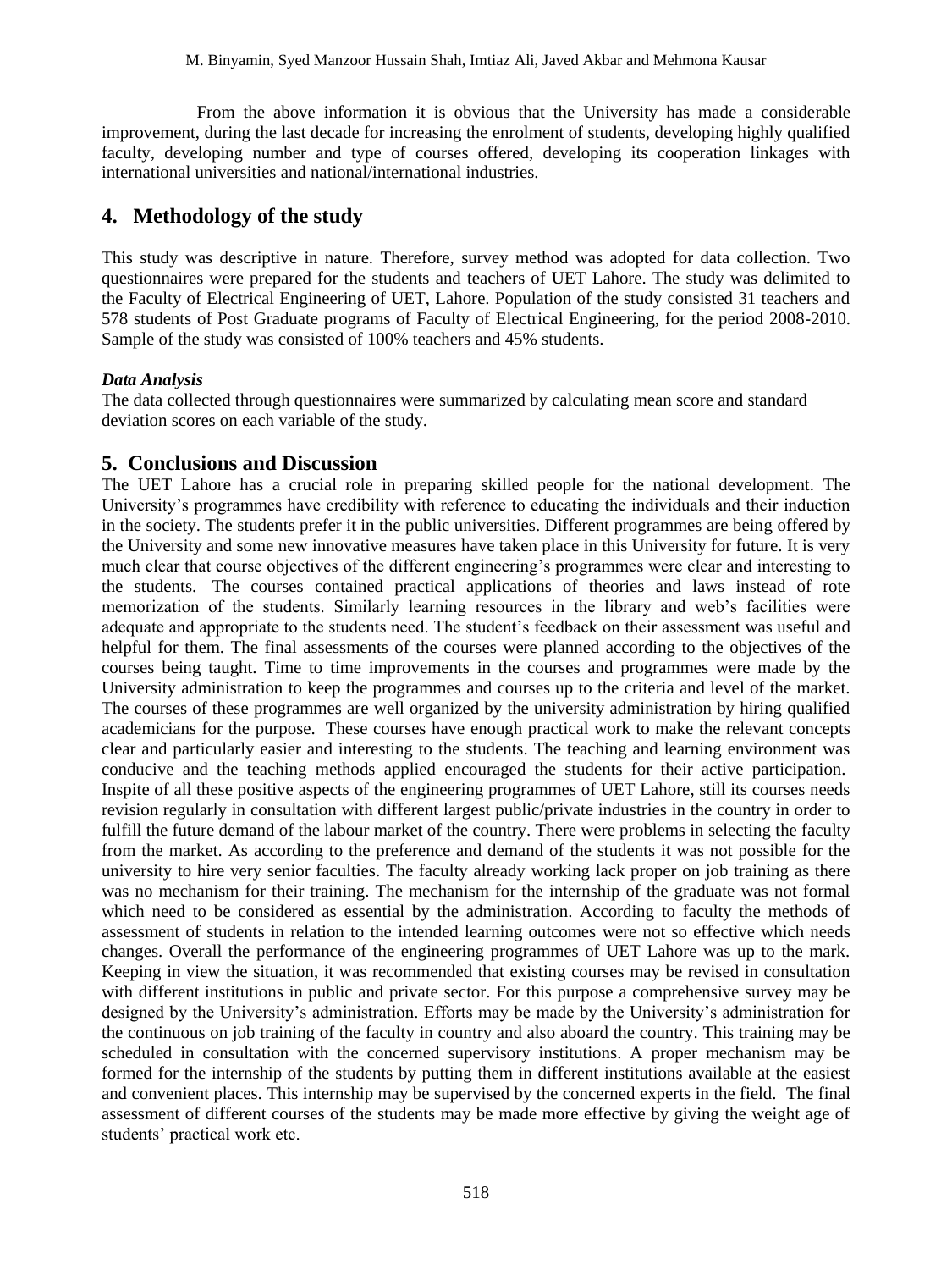|                | S.No Statement                                                                                                                                                                                                       | SA A   |        |                  |                  |              | UNCDA SDAMean |
|----------------|----------------------------------------------------------------------------------------------------------------------------------------------------------------------------------------------------------------------|--------|--------|------------------|------------------|--------------|---------------|
| 1              | The course objectives were clear.                                                                                                                                                                                    | 100 48 |        | 30               | 20               | 02           | 4.07          |
| $\overline{c}$ | The course was well organized.                                                                                                                                                                                       | 110 17 |        | 21               | 32               | 20           | 4.30          |
| $\vert$ 3      | The course contained practical applications of theories and laws than $ 110 12$<br>just memorizing the theories                                                                                                      |        |        | 44               | 10               | 24           | 4.13          |
| 4              | The course contained enough practical work to make the concepts clear 95<br>and easier to grasp.                                                                                                                     |        | 08     | 50               | 17               | 30           | 3.88          |
| 5              | The teaching and learning methods encourage participation.                                                                                                                                                           | 108 40 |        | 41               | 10               | 01           | 4.03          |
| 6              | Do you agree that the courses be revised and updated regularly with 71<br>the consultation of major employers like, WAPDA, WASA, PTCL,<br>OGDC and public/private industry, to fulfill the labour market<br>demands? |        | 100 17 |                  | 10               | 02           | 3.25          |
| 7              | The overall environment in the class is conducive to learning.                                                                                                                                                       | 100 67 |        | 12               | 10               | 11           | 3.98          |
| $\overline{8}$ | Learning materials (lesson plans, course notes etc) were relevant and 105 30<br>useful.                                                                                                                              |        |        | 22               | 20               | 23           | 4.23          |
| 9              | Recommended reading books were relevant and appropriate.                                                                                                                                                             | 110 42 |        | 37               | 10               | 1            | 4.10          |
| 10             | The provision of learning resources in the library are adequate and 30<br>appropriate                                                                                                                                |        | 32     | 123              | 10               | 5            | 2.10          |
| 11             | The provision of learning and research resources on the web are $ 100 25$<br>adequate and appropriate.                                                                                                               |        |        | 33               | 40               | 2            | 3.99          |
| 12             | The course stimulated your interest and thought on the subject.                                                                                                                                                      | 103 60 |        | 31               | 03               | 01           | 4.03          |
| 13             | Ideas and concepts were presented clearly.                                                                                                                                                                           | 108 30 |        | 43               | 10               | 09           | 4.25          |
| 14             | Feedback on assessment was timely.                                                                                                                                                                                   | 110 11 |        | 41               | 20               | 18           | 4.10          |
| 15             | Feedback on assessment was very helpful                                                                                                                                                                              | 95     | 08     | 58               | 30               | 09           | 3.75          |
| 16             | There were some practical activities before the final exam. of the $100\,07$<br>course to check if the objectives of the course have been achieved                                                                   |        |        | 45               | 28               | 20           | 4.15          |
| 17             | The method of final assessment of the course is the best to judge that 95<br>the intended objectives of the course have been achieved                                                                                |        | 08     | 58               | 30               | 09           | 3.95          |
| 18             | The method of final assessment can meet the criteria of labour market 100 07<br>demand                                                                                                                               |        |        | 45               | 28               | 20           | 4.09          |
| 19             | There is proper mechanism to make timely improvements on the basis 90<br>of suggestions, provided by the students to remove their remedies                                                                           |        | 51     | 50               | 09               | 0            | 3.5           |
| 20             | You were able to select faculty who were qualified to guide and 20<br>evaluate your work as you began research on your dissertation.                                                                                 |        | 37     | 60               | 40               | 43           | 2.5           |
| 21             | The supervisor was available when you were working on your $100 19 12$<br>dissertation                                                                                                                               |        |        |                  | 30               | 39           | 3.60          |
| 22             | The supervisor was supportive during the dissertation process.                                                                                                                                                       | 108 30 |        | 00               | 32               | 30           | 3.95          |
|                | Table 1: Opinion of the teachers about the evaluation of the programme $N=25$                                                                                                                                        |        |        |                  |                  |              |               |
| $\mathbf{1}$   | Enough facilities for teaching and learning are available in the 20<br>university                                                                                                                                    |        | 02     | $\boldsymbol{0}$ | 02               | 01           | 4.32          |
| $\overline{c}$ | The teacher need teacher training courses                                                                                                                                                                            | 10     | 06     | 07               | 02               | $\bf{0}$     | 2.30          |
| $\overline{3}$ | The teacher need any computer learning programme for teaching and 17<br>research purposes                                                                                                                            |        | 00     | 08               | $\boldsymbol{0}$ | 0            | 4.21          |
| 4              | The centralized labs should be set up to save the resources and to $\frac{8}{3}$<br>provided better opportunities for practical work                                                                                 |        | 00     | 14               | 03               | $\mathbf{0}$ | 2.50          |
| 5              | The internship should be made compulsory for all post-graduates 10                                                                                                                                                   |        | 09     | 04               | 01               | 01           | 2.56          |

**Table 1: Opinion of the student about the evaluation of the programme N=200**